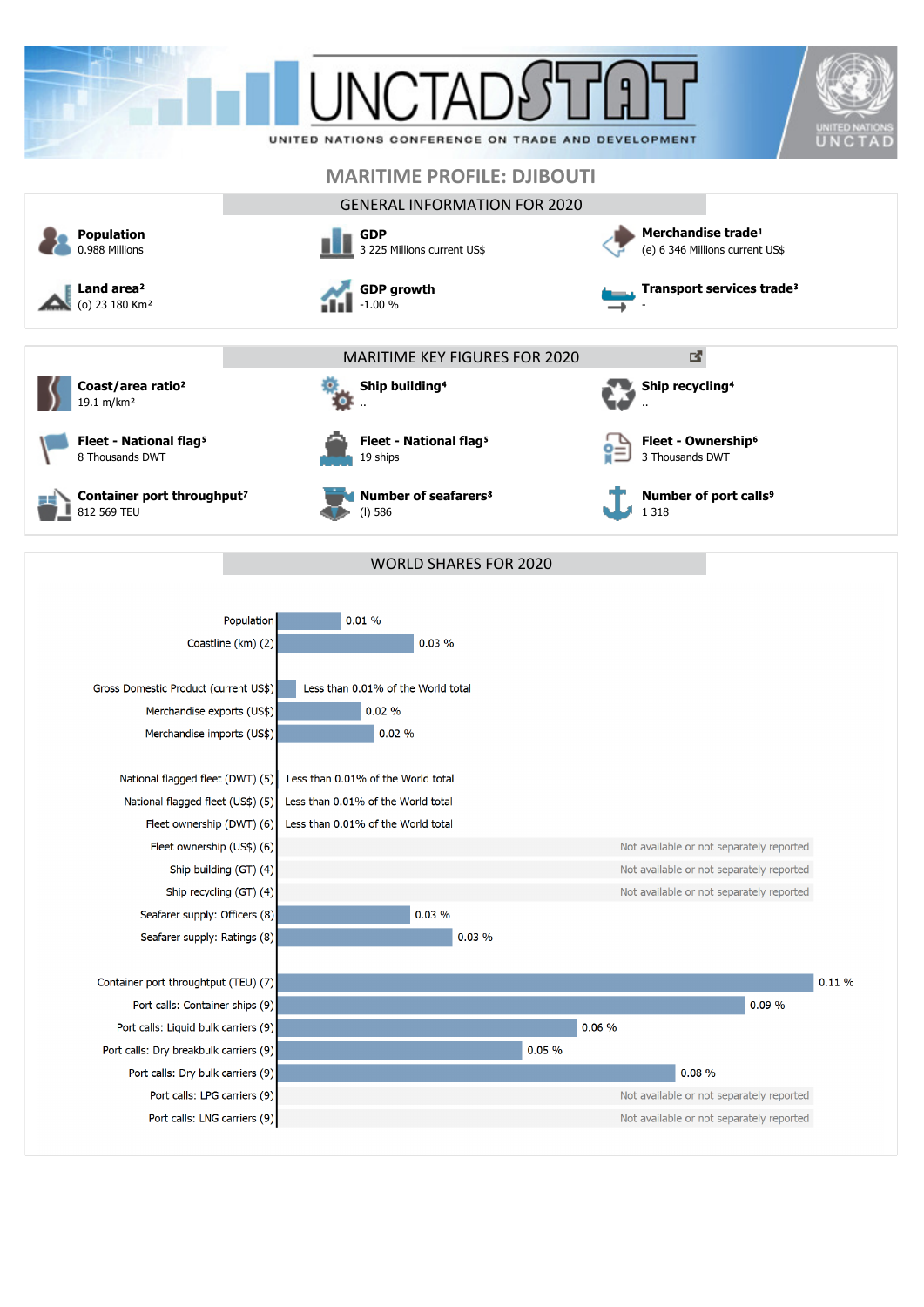

### **Total trade in transport services<sup>10</sup> (millions of US\$)** 2005 2010 2015 2020 Transport services exports and the control of the control of the control of the control of the control of the control of the control of the control of the control of the control of the control of the control of the control Transport services imports 1990 1991 1991 1991 1991 1991 1992 1994 1995 1996 1997 1998 1999 1999 1999 1999 199 Transport services trade balance 22 45 64 - Services exports by main category<sup>10</sup> **(as % of total services)** 2005 2010 2015 2020 Transport 30.2 34.2 52.7 - Travel 2.9 5.4 4.2 - Other services 67.0 60.4 43.1 - Transport services exports

|                                                |           | ⊠                    |      |      |  |
|------------------------------------------------|-----------|----------------------|------|------|--|
| Carrying capacity by type of ship <sup>5</sup> |           |                      |      |      |  |
| (Thousands DWT)                                | 2005      | 2010                 | 2015 | 2020 |  |
| <b>Total fleet</b>                             | 5.0       | 0.7                  | 13.1 | 8.3  |  |
| Oil tankers                                    | $\cdot$ . |                      | 5.0  | 0.0  |  |
| <b>Bulk carriers</b>                           | $\cdots$  | $\ddotsc$            | 0.0  | 0.0  |  |
| General cargo                                  | 4.0       | $\ddot{\phantom{a}}$ | 0.0  | 2.5  |  |
| Container ships                                | $\cdots$  |                      | 0.0  | 0.0  |  |
| Other types of ships                           | 1.0       | 0.7                  | 8.1  | 5.8  |  |

growth rate in 2020

**(Number of ships)**

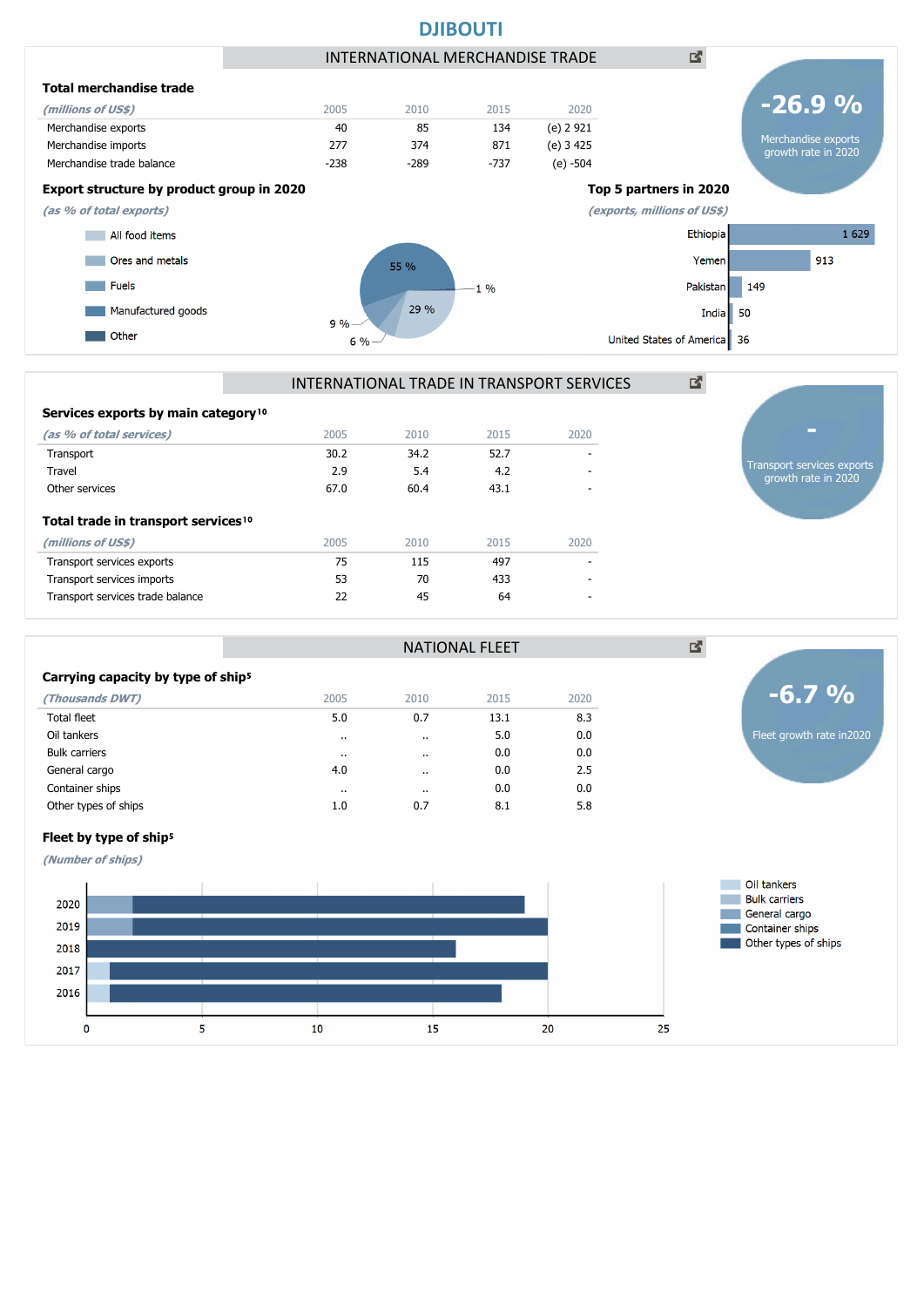### **DJIBOUTI**

LINER SHIPPING CONNECTIVITY

### **Bilateral connectivity index - Top 10 partners in 2020**<sup>11</sup>

**Can only take values between 0 (minimum) and 1 (maximum)**

Saudi Arabia

China

Egypt

India

Italy

Pakistar

France

Morocco

Singapore Jordan



**Maximum 2006=100 for China**  $0.348$ 40  $0.340$  $0.338$ 30  $0.338$ 20 0.309  $10$ 0.306 0.302  $\pmb{0}$  $0.301$ 2006 2008 2010 2012 2014 2016 2018 2020

凶

図

# PORT CALLS AND PERFORMANCE

 $0.321$ 

 $0.313$ 

### Port calls, time spent in ports, vessel age and size in 2020<sup>9</sup>

|                                  | Number of<br>arrivals | Median time<br>in port (days) | Avg age<br>of vessels | Avg size (GT)<br>of vessels | Avg cargo<br>carrying<br>capacity (DWT)<br>per vessel | Avg container<br>carrying<br>capacity (TEU)<br>per container<br>ship | Maximum size<br>(GT) of vessels |
|----------------------------------|-----------------------|-------------------------------|-----------------------|-----------------------------|-------------------------------------------------------|----------------------------------------------------------------------|---------------------------------|
| All ships                        | 1 3 1 8               | 1.04                          | 14                    | 38 703                      | 33 0 25                                               | 5 4 6 2                                                              | 153 115                         |
| Liquid bulk carriers             | 290                   | 1.23                          | 16                    | 22 9 26                     | 37 500                                                |                                                                      | 57 702                          |
| Liquefied petroleum gas carriers |                       | $\ddot{\phantom{a}}$          | $\cdot$               |                             | $\cdot$                                               |                                                                      |                                 |
| Liquefied natural gas carriers   |                       | $\cdots$                      |                       |                             | $\cdots$                                              |                                                                      | $\cdot$                         |
| Dry bulk carriers                | 210                   | 1.54                          | 13                    | 28 5 54                     | 49 325                                                | $\cdot$ .                                                            | 52 868                          |
| Dry breakbulk carriers           | 201                   | 1.17                          | 18                    | 10 700                      | 14 842                                                |                                                                      | 34 859                          |
| Roll-on/roll-off ships           | 192                   | $\ddot{\phantom{0}}$          | 13                    | 52 228                      | 27 474                                                |                                                                      | 76 420                          |
| Container ships                  | 425                   | 0.93                          | 13                    | 61 617                      | $\ddot{\phantom{0}}$                                  | 5 4 6 2                                                              | 153 115                         |
| Passenger ships                  |                       | $\cdots$                      |                       |                             | $\cdots$                                              |                                                                      |                                 |

### Port liner shipping connectivity index - Top 5 ports in 2020<sup>11</sup>

**Maximum 2006=100 for China, Hong Kong SAR**